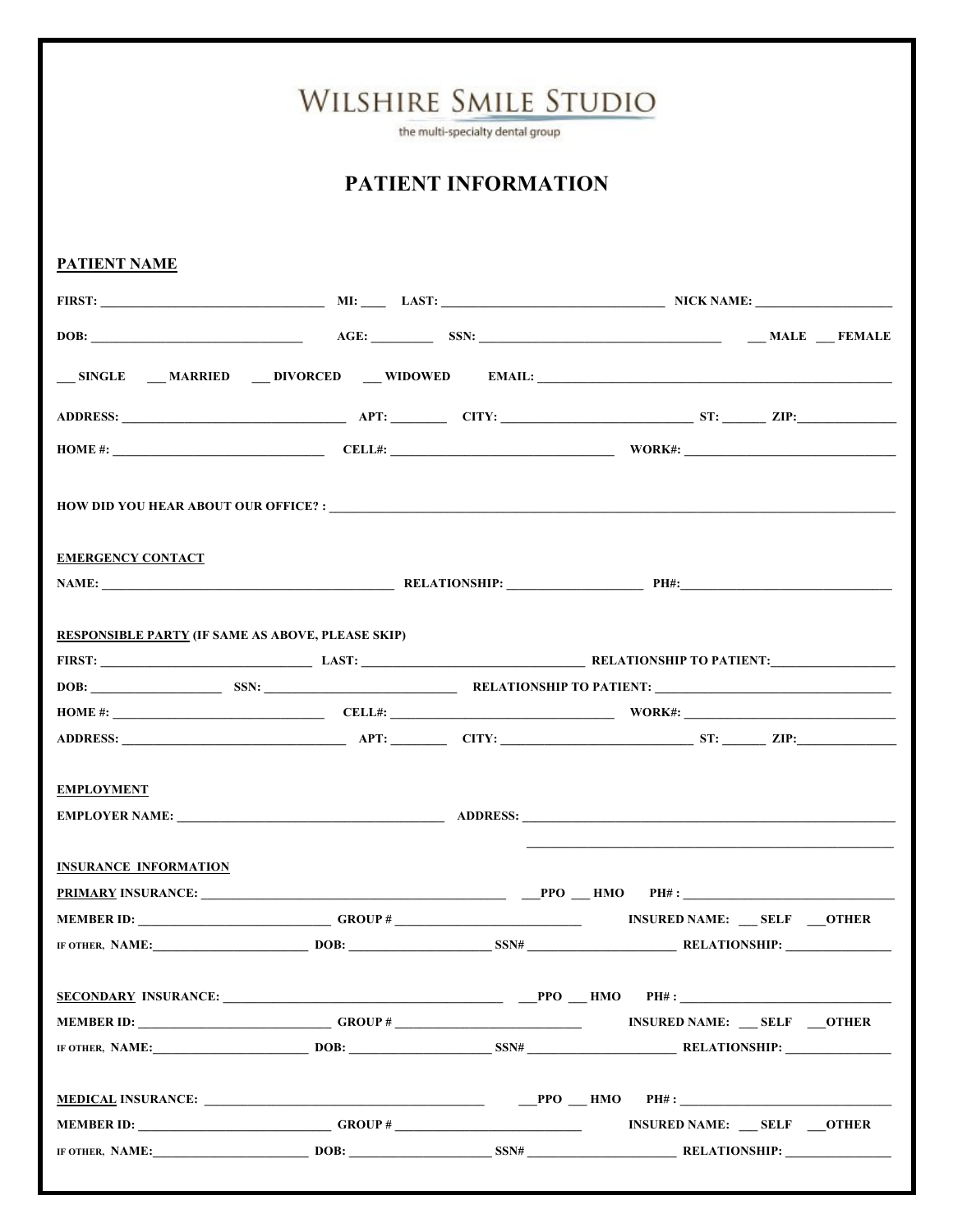|    | WILSHIRE SMILE STUDIO<br>the multi-specialty dental group<br><b>HEALTH QUESTIONAIRE</b>                                                                                                                                                                                                                                 |                                                |  |  |  |  |
|----|-------------------------------------------------------------------------------------------------------------------------------------------------------------------------------------------------------------------------------------------------------------------------------------------------------------------------|------------------------------------------------|--|--|--|--|
|    | PLEASE ANSWER ALL QUESTION, CHECK YES OR NO AND FILL IN BLANK SPACES WHERE INDICATED.<br>ANSWER TO THE FOLLOWING QUESTIONS, OUR RECORDS WILL BE CONSIDERED CONFIDENTIAL.                                                                                                                                                |                                                |  |  |  |  |
| 1. | ARE YOU IN GOOD HEALTH? $\ldots$ $\ldots$ $\ldots$ $\ldots$ $\ldots$ $\ldots$ $\ldots$ $\ldots$ $\ldots$ $\ldots$ $\ldots$ $\ldots$ $\ldots$ $\ldots$ $\ldots$ $\ldots$ $\ldots$ $\ldots$ $\ldots$ $\ldots$ $\ldots$ $\ldots$ $\ldots$ $\ldots$ $\ldots$ $\ldots$ $\ldots$ $\ldots$ $\ldots$ $\ldots$ $\ldots$ $\ldots$ |                                                |  |  |  |  |
|    |                                                                                                                                                                                                                                                                                                                         |                                                |  |  |  |  |
| 2. |                                                                                                                                                                                                                                                                                                                         |                                                |  |  |  |  |
| 3. | HAVE YOU EVER HAD A SERIOUS ILLNESS, OPERATION OR HAVE BEEN HOSPITILIZED?<br>A. IF YES, FOR WHAT?                                                                                                                                                                                                                       | WHEN?                                          |  |  |  |  |
|    | 4. DO YOU DRINK ALCOHOLIC BEVERAGES? $\Box$ YES $\Box$ NO 5. HISTORY OF ALCOHOL ABUSE? $\Box$ YES $\Box$ NO                                                                                                                                                                                                             |                                                |  |  |  |  |
|    | 6. RECREATIONAL DRUGS IN THE LAST 6 MONTHS? $\Box$ YES $\Box$ NO                                                                                                                                                                                                                                                        | 7. HISTORY OF DRUG ABUSE? $\Box$ YES $\Box$ NO |  |  |  |  |
|    |                                                                                                                                                                                                                                                                                                                         |                                                |  |  |  |  |
|    |                                                                                                                                                                                                                                                                                                                         |                                                |  |  |  |  |

#### **HAVE YOU HAD OR DO YOU CURRENTLY HAVE ANY OF THE FOLLOWING CONDITIONS?**

#### **HEART CONDITIONS**

#### **LIVER DISEASE**

|--|--|--|--|--|--|

#### **BREATHING/ LUNG CONDITION**

| ALLERGIES/ HAY FEVER □ YES □ NO                                                                                                              |  |  |  |  |
|----------------------------------------------------------------------------------------------------------------------------------------------|--|--|--|--|
|                                                                                                                                              |  |  |  |  |
|                                                                                                                                              |  |  |  |  |
|                                                                                                                                              |  |  |  |  |
| SINUS PROBLEMS $\ldots$ $\ldots$ $\ldots$ $\ldots$ $\ldots$ $\ldots$ $\ldots$ $\ldots$ $\ldots$ $\ldots$ $\ldots$ $\ldots$ $\ldots$ $\ldots$ |  |  |  |  |
| MENTAL HEALTH PROBLEMS I YES I NO                                                                                                            |  |  |  |  |
| <b>IMMUNOSUPPRESSED/BLOOD DISEASE</b>                                                                                                        |  |  |  |  |
|                                                                                                                                              |  |  |  |  |
|                                                                                                                                              |  |  |  |  |
| SEXUALLY TRANSMITTED DISEASE $\Box$ YES $\Box$ NO                                                                                            |  |  |  |  |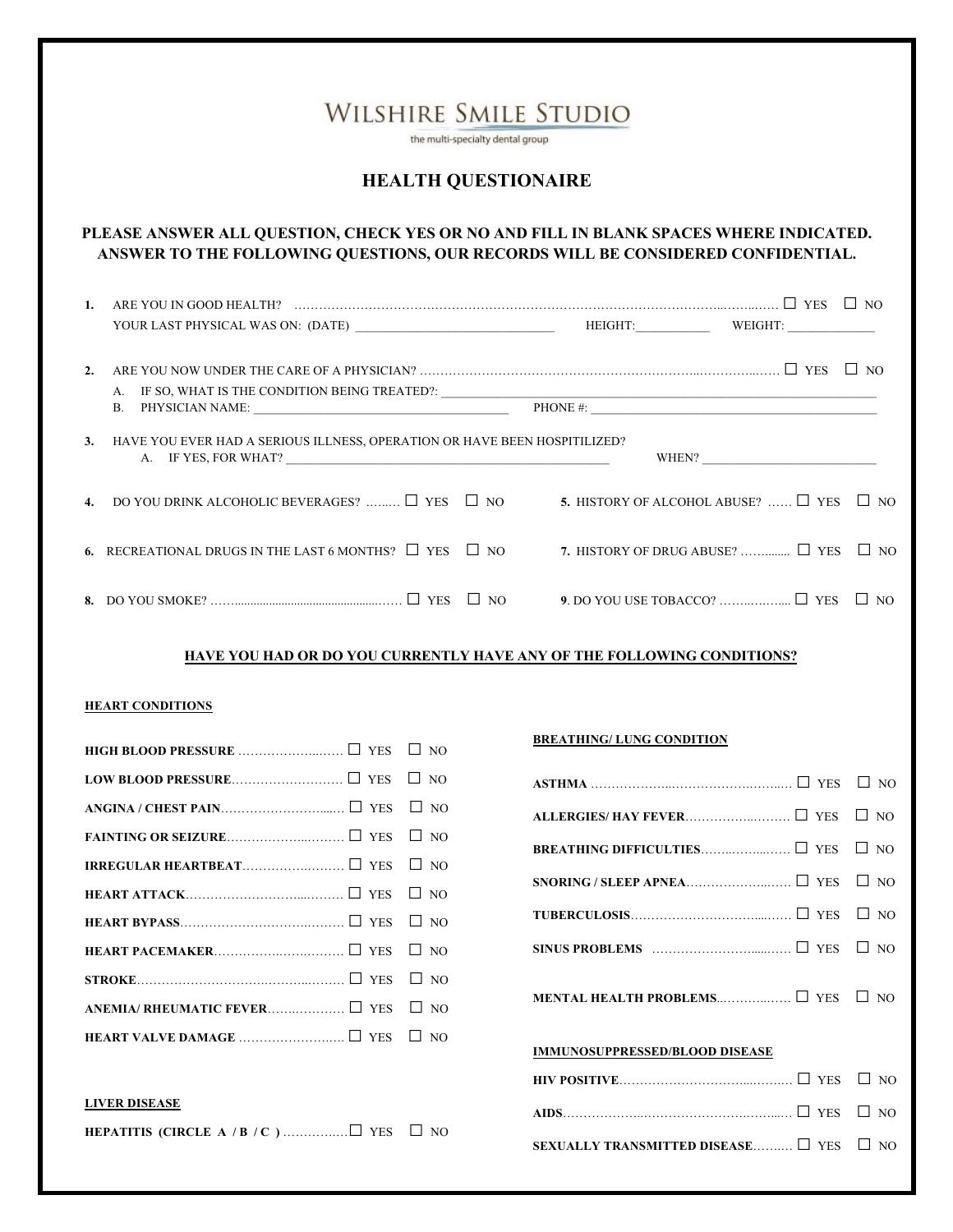the multi-specialty dental group

| <b>ORGAN CONDITION/ DISEASE</b>                                                                                                                                                                                                                                                                                                                                                                                                                                                                                                                                  | <b>JOINT CONDITION</b>                           |  |  |  |
|------------------------------------------------------------------------------------------------------------------------------------------------------------------------------------------------------------------------------------------------------------------------------------------------------------------------------------------------------------------------------------------------------------------------------------------------------------------------------------------------------------------------------------------------------------------|--------------------------------------------------|--|--|--|
|                                                                                                                                                                                                                                                                                                                                                                                                                                                                                                                                                                  |                                                  |  |  |  |
|                                                                                                                                                                                                                                                                                                                                                                                                                                                                                                                                                                  | ARTIFICIAL KNEE REPLACEMENT $\Box$ YES $\Box$ NO |  |  |  |
|                                                                                                                                                                                                                                                                                                                                                                                                                                                                                                                                                                  | ARTIFICIAL HIP REPLACEMENT □ YES □ NO            |  |  |  |
|                                                                                                                                                                                                                                                                                                                                                                                                                                                                                                                                                                  |                                                  |  |  |  |
| NEUROLOGICAL/EPILEPSY □ YES □ NO                                                                                                                                                                                                                                                                                                                                                                                                                                                                                                                                 |                                                  |  |  |  |
| <b>CANCER</b>                                                                                                                                                                                                                                                                                                                                                                                                                                                                                                                                                    |                                                  |  |  |  |
| $\text{LOCATION:}\n \underline{\hspace{2cm}}\n \underline{\hspace{2cm}}\n \underline{\hspace{2cm}}\n \underline{\hspace{2cm}}\n \underline{\hspace{2cm}}\n \underline{\hspace{2cm}}\n \underline{\hspace{2cm}}\n \underline{\hspace{2cm}}\n \underline{\hspace{2cm}}\n \underline{\hspace{2cm}}\n \underline{\hspace{2cm}}\n \underline{\hspace{2cm}}\n \underline{\hspace{2cm}}\n \underline{\hspace{2cm}}\n \underline{\hspace{2cm}}\n \underline{\hspace{2cm}}\n \underline{\hspace{2cm}}\n \underline{\hspace{2cm}}\n \underline{\hspace{2cm}}\n \underline$ |                                                  |  |  |  |
|                                                                                                                                                                                                                                                                                                                                                                                                                                                                                                                                                                  |                                                  |  |  |  |
|                                                                                                                                                                                                                                                                                                                                                                                                                                                                                                                                                                  |                                                  |  |  |  |
| IF YES, EXPLAIN:                                                                                                                                                                                                                                                                                                                                                                                                                                                                                                                                                 |                                                  |  |  |  |
| 11. HAVE YOU HAD ABNORMAL BLEEDING ASSOCIATED WITH PREVIOUS EXTRACTIONS, SURGERY OR TRAUMA? $\Box$ YES $\Box$ NO                                                                                                                                                                                                                                                                                                                                                                                                                                                 |                                                  |  |  |  |
|                                                                                                                                                                                                                                                                                                                                                                                                                                                                                                                                                                  |                                                  |  |  |  |
|                                                                                                                                                                                                                                                                                                                                                                                                                                                                                                                                                                  |                                                  |  |  |  |
|                                                                                                                                                                                                                                                                                                                                                                                                                                                                                                                                                                  |                                                  |  |  |  |
| 14. HAVE YOU HAD SURGERY OR XRAY TREATMENT FOR A TUMOR, GROWTH OR OTHER CONDITION IN YOUR MOUTH OR LIPS?                                                                                                                                                                                                                                                                                                                                                                                                                                                         |                                                  |  |  |  |
|                                                                                                                                                                                                                                                                                                                                                                                                                                                                                                                                                                  |                                                  |  |  |  |
|                                                                                                                                                                                                                                                                                                                                                                                                                                                                                                                                                                  |                                                  |  |  |  |
|                                                                                                                                                                                                                                                                                                                                                                                                                                                                                                                                                                  |                                                  |  |  |  |
|                                                                                                                                                                                                                                                                                                                                                                                                                                                                                                                                                                  |                                                  |  |  |  |
|                                                                                                                                                                                                                                                                                                                                                                                                                                                                                                                                                                  |                                                  |  |  |  |
| 17. HAVE YOU BEEN ON ANY IV BISPHOPHONATES FOR CHEMOTHERAPY (I.E: ZOMETA), OR ORAL BISPHOSPHONATES IN THE                                                                                                                                                                                                                                                                                                                                                                                                                                                        |                                                  |  |  |  |
|                                                                                                                                                                                                                                                                                                                                                                                                                                                                                                                                                                  |                                                  |  |  |  |
|                                                                                                                                                                                                                                                                                                                                                                                                                                                                                                                                                                  |                                                  |  |  |  |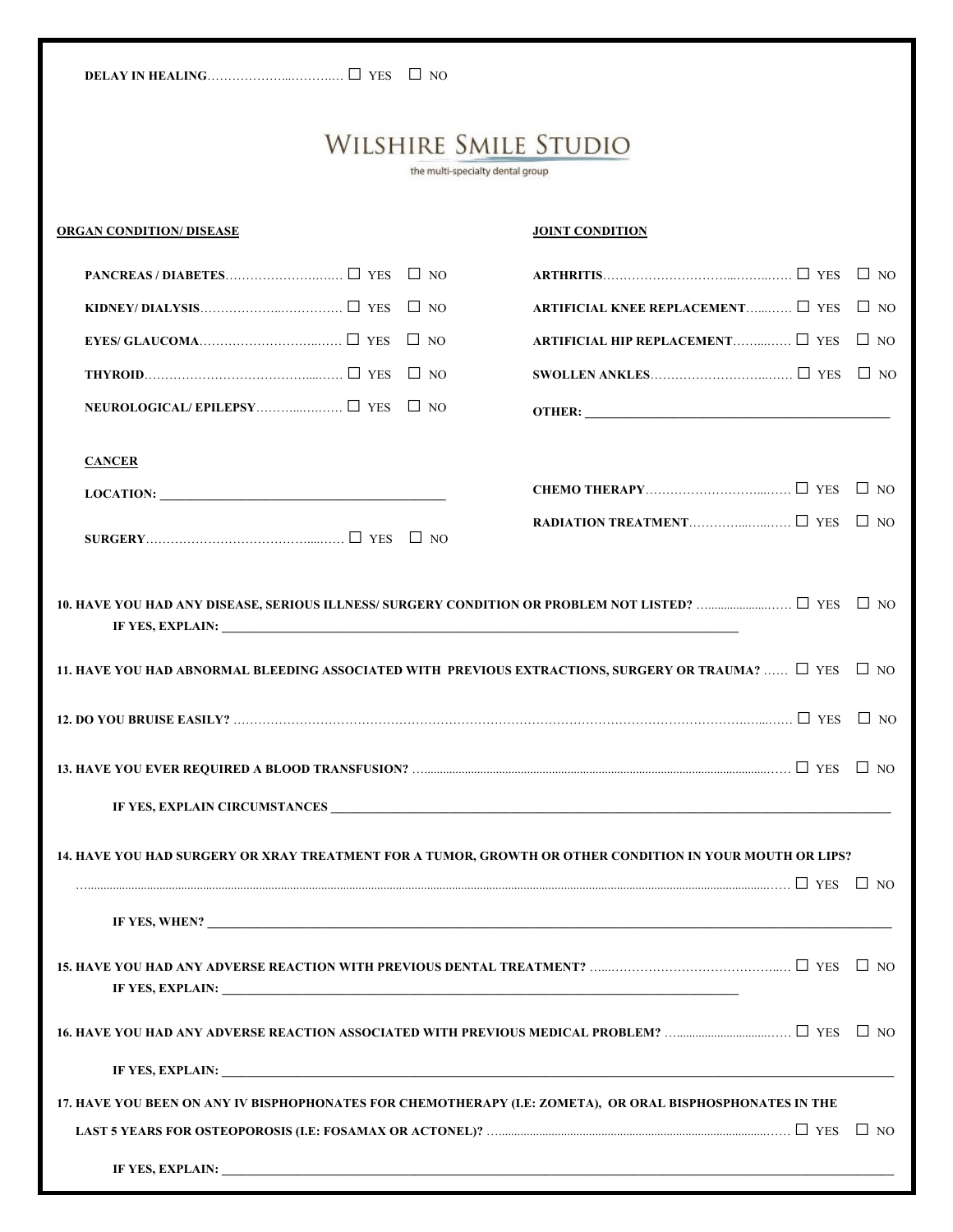the multi-specialty dental group

 $\mathcal{L} = \{ \mathcal{L} = \{ \mathcal{L} = \{ \mathcal{L} = \{ \mathcal{L} = \{ \mathcal{L} = \{ \mathcal{L} = \{ \mathcal{L} = \{ \mathcal{L} = \{ \mathcal{L} = \{ \mathcal{L} = \{ \mathcal{L} = \{ \mathcal{L} = \{ \mathcal{L} = \{ \mathcal{L} = \{ \mathcal{L} = \{ \mathcal{L} = \{ \mathcal{L} = \{ \mathcal{L} = \{ \mathcal{L} = \{ \mathcal{L} = \{ \mathcal{L} = \{ \mathcal{L} = \{ \mathcal{L} = \{ \mathcal{$ 

**18. ARE YOU TAKING ANY DRUG OR MEDICINE?** …...…………………………………………………………………………………….… □ YES □ NO

**IF YES, LIST ALL MEDICATION:** 

#### **19. ARE YOU TAKING ANY OF THE FOLLOWING:**

|                            | NOTES:                                              |           |                                                                                                                                                                          |           |
|----------------------------|-----------------------------------------------------|-----------|--------------------------------------------------------------------------------------------------------------------------------------------------------------------------|-----------|
|                            |                                                     |           |                                                                                                                                                                          |           |
|                            | (PARENT/GUARDIAN IF MINOR)                          |           |                                                                                                                                                                          |           |
| SIGNATURE: www.common.com/ |                                                     |           |                                                                                                                                                                          |           |
|                            |                                                     |           |                                                                                                                                                                          |           |
|                            | STUDIO ALL MEDICAL PROBLEMS OF WHICH I AM AWARE OF. |           |                                                                                                                                                                          |           |
|                            |                                                     |           | I HAVE FILLED OUR THIS QUESTIONNAIRE COMPLETELY, I HAVE ADVISED AND WILL ADVISE IN THE FUTURE TO WILSHIRE SMILE                                                          |           |
|                            |                                                     |           | <b>NOTE: ANTIOBIOTICS (SUCH AS PENICILLIN)</b><br>MAY ALTER THE EFFECT OF BIRTH CONTROL PILLS. CONSULT YOUR<br>PHYSICIAN/GYNECOLOGIST FOR ASSITANCE REGARDING ADDITIONAL |           |
|                            |                                                     |           | ARE YOU NURSING/BREASFEEDING? $\Box$ YES $\Box$ NO                                                                                                                       |           |
|                            |                                                     |           |                                                                                                                                                                          | $\Box$ NO |
|                            |                                                     |           | ARE YOU TAKING BIRTH CONTROL?  □ YES □ NO                                                                                                                                |           |
|                            |                                                     |           | <b>WOMEN ONLY</b>                                                                                                                                                        |           |
|                            |                                                     | $\Box$ NO |                                                                                                                                                                          |           |
|                            |                                                     | $\Box$ NO |                                                                                                                                                                          |           |
|                            | (BLOOD THINNER)                                     |           | OR SLEEPING PILLS                                                                                                                                                        |           |
|                            |                                                     | $\Box$ NO | BARBITURATES, CODEINE, SEDATIVES $\Box$ YES                                                                                                                              | $\Box$ NO |
|                            |                                                     | $\Box$ NO |                                                                                                                                                                          | $\Box$ NO |
|                            | <b>DIGITALIS OR DRUGS FOR</b>                       |           |                                                                                                                                                                          | $\Box$ NO |
|                            |                                                     |           |                                                                                                                                                                          | $\Box$ NO |
|                            |                                                     | $\Box$ NO |                                                                                                                                                                          | $\Box$ NO |
|                            |                                                     | $\Box$ NO |                                                                                                                                                                          | $\Box$ NO |
|                            | <b>MEDICINE FOR HIGH BLOOD PRESSURE</b> I YES       | $\Box$ NO |                                                                                                                                                                          | $\Box$ No |
|                            |                                                     | $\Box$ NO |                                                                                                                                                                          |           |
|                            |                                                     | $\Box$ NO | <b>ADVERSELY TO THE FOLLOWING:</b>                                                                                                                                       |           |
|                            |                                                     |           | <b>20. ARE YOU ALLERGIC OR HAVE REACTED</b>                                                                                                                              |           |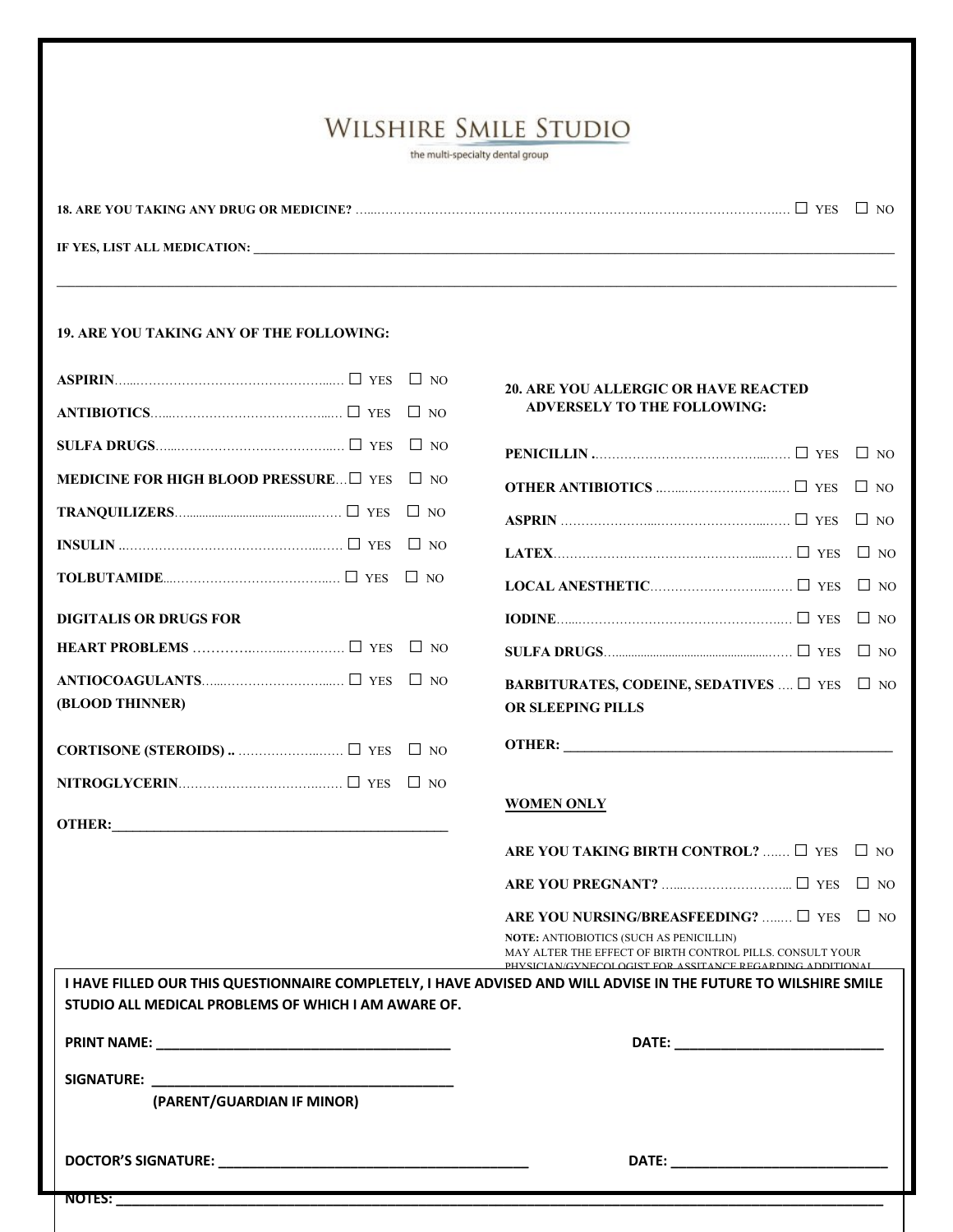the multi-specialty dental group

#### **Our Commitment**

*We feel it is important to share information with you on "how and why" our practice prides itself on spending quality time with each individual patient and provide quality dentistry at reasonable costs. We do this by having the office staff and patients acknowledge and abide by certain commitments.* 

#### **COMMITMENT TO TREATMENT POLICY**

**In most cases, we believe that all treatment begun should be completed. Incomplete treatment leads to problems, complications, further disease, and additional expenses. Therefore, if a plan is agreed upon and started, it, in most cases, should be completed. Rest assured that we would never move forward with treatment without your consent. We ask that you consent to discuss finances over the phone, email and mail. We are more than happy to send you or another dental provider your dental images for a \$35 fee.** 

#### **COMMINTMENT TO APPOINMTENT POLICY**

**We reserve time for each patient in our practice and rarely keep patient waiting. An appointment written in our schedule with your name on it is a bond of trust that we will be here to serve your promptly and that you will be present for that appointment. Our answering machine does not accept appointments cancellations or changes. We must have mutual respect for each other's time. We must charge a cancellation fee of \$50 per hour of schedule treatment if less than 72 hours' notice of cancellation is not given.** 

#### **COMMITMENT TO FINANCIAL AGREEMENT POLICY**

**We believe we have a responsibility to you to use our best professional care, skill and judgment in planning and delivering your dental treatment. We can only fulfill this mission through a bond of trust with you to pay for services. We will not move forward with treatment unless you are fully aware of fees and expected payment and then only with your consent. There will be a \$35 fee for all returned or stopped checked after services are rendered. If you have an overdue balance and if we send your account to collections, we need to charge an interest rate of 10% from the date of delinquency (delinquency is a balance 30 days overdue from the date of billing) and if there was any courtesy adjustment, it will be reserved and full balance owed.** 

#### **INSURANCE POLICY**

**Our office does not diagnose, render treatment or establish fees according to any insurance tables or allowances. Our fees are based on the care, skill and judgment of the professionals delivering the services, and the cost of operating a dental office dedicated to excellence. Please remember that we work 100% for you, not your insurance company. Your dental plan may only cover charges for the least expensive results. We refuse to compromise our standards by offering anything less than the complete care that you deserve. We will file insurance claims as a courtesy to you. Pleas understand that YOU are ultimately responsible for any amounts not covered by your insurance plan. You give us the authorization assign all medical and dental payments from your insurance to us directly. You understand that you are financially responsible for all the charges not covered or paid by your insurance for whatever reason.**

**\_\_\_\_\_\_\_\_\_\_\_\_\_\_\_\_\_\_\_\_\_\_\_\_\_\_\_\_\_\_\_\_\_\_\_\_\_\_\_\_\_\_\_\_\_\_\_\_ \_\_\_\_\_\_\_\_\_\_\_\_\_\_\_\_\_\_\_\_\_\_\_\_\_\_\_\_\_\_\_\_\_\_\_\_\_\_\_\_\_\_\_\_\_\_\_\_**

**I have read and thoroughly understand the above statements.** 

**PATIENT NAME PATIENT SIGNATURE**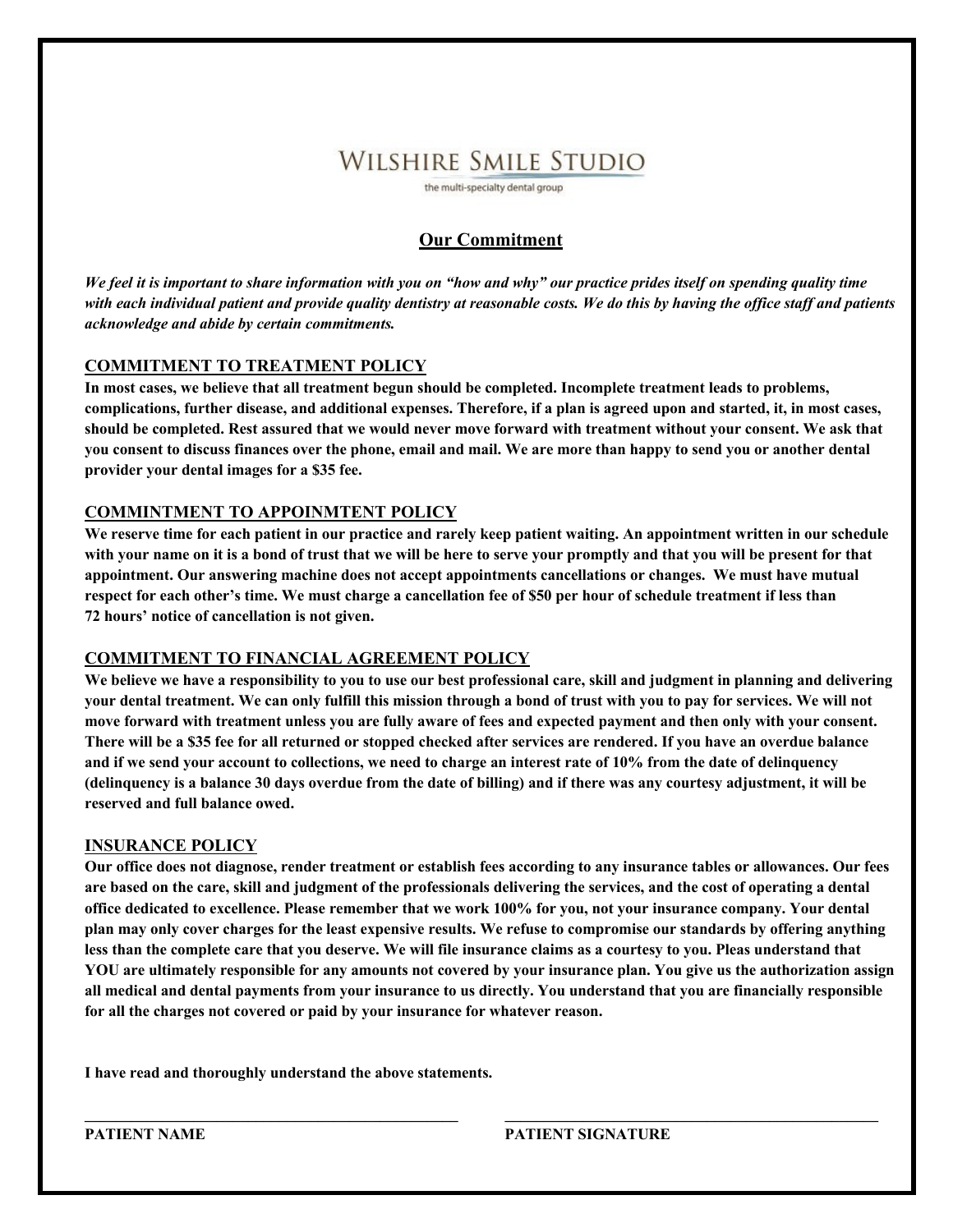#### **DATE**

**\_\_\_\_\_\_\_\_\_\_\_\_\_\_\_\_\_\_\_\_\_\_\_\_\_\_\_\_**

## **WILSHIRE SMILE STUDIO**

the multi-specialty dental group

#### **RECEIPT OF DENTAL MATERIAL FACT SHEETS AND NOTICE OF PRIVACY PRACTICES**

- **As of January 1, 2002, the Dental board of California now requires that we provide to our patients a copy of the Dental Material Fact Sheets (DMDS).**
- **As of April 14, 2003, the Health Insurance Portability and Accountability Act (HIPAA), we provide to our patients a copy of our Notice of Privacy Practices.**

**I**, the undersigned, acknowledge that I have **read the MSDS and HIPAA documents. Please inform the staff if you like copies for your file.**

**\_\_\_\_\_\_\_\_\_\_\_\_\_\_\_\_\_\_\_\_\_\_\_\_\_\_\_\_\_\_\_\_\_\_\_\_\_\_\_\_\_\_\_\_\_\_\_\_\_\_\_\_\_\_\_ \_\_\_\_\_\_\_\_\_\_\_\_\_\_\_\_\_\_\_\_\_\_\_\_\_\_\_\_\_\_\_\_\_\_\_\_\_\_\_\_\_**

**PATIENT SIGNATURE DATE**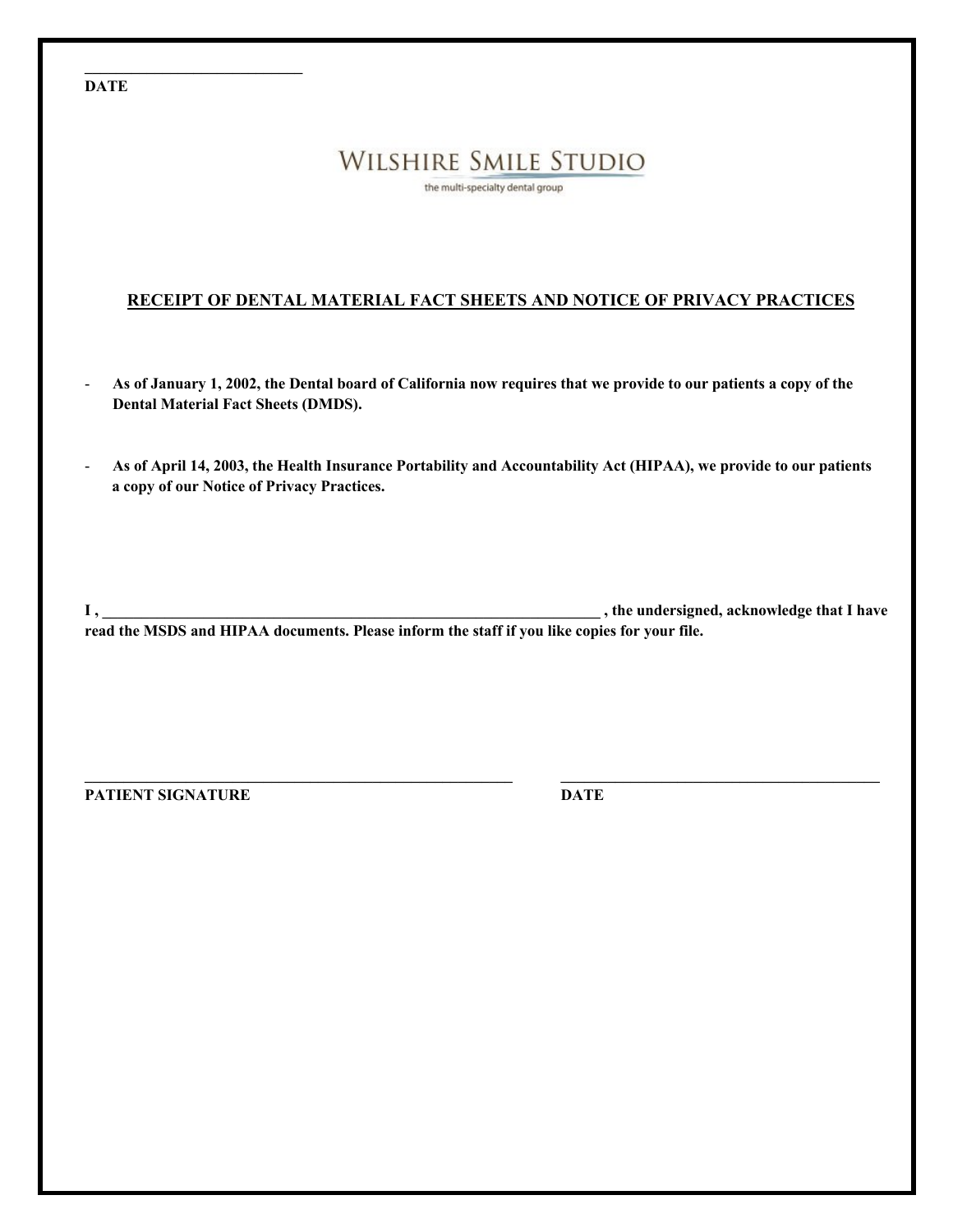the multi-specialty dental group

#### **DENTAL EVALUATION**

#### **NAME:**  $\blacksquare$

| 1. |                                                                                                  |              |
|----|--------------------------------------------------------------------------------------------------|--------------|
| 2. |                                                                                                  |              |
| 3. |                                                                                                  |              |
| 4. |                                                                                                  |              |
| 5. |                                                                                                  |              |
| 6. |                                                                                                  | $\Box$ NO    |
| 7. |                                                                                                  | $\neg$ YES   |
|    |                                                                                                  |              |
| 8. |                                                                                                  | $\Box$ NO    |
| 9. |                                                                                                  | $\Box$ NO    |
|    |                                                                                                  | $\square$ NO |
|    |                                                                                                  | $\Box$ NO    |
|    |                                                                                                  | $\Box$ NO    |
|    |                                                                                                  | $\Box$ NO    |
|    |                                                                                                  | $\Box$ NO    |
|    |                                                                                                  |              |
|    |                                                                                                  | $\Box$ NO    |
|    | 16. Have you ever had an allergic reaction to a crown, metal filling or dental appliance?  □ YES | $\Box$ NO    |
|    |                                                                                                  | $\Box$ NO    |
|    |                                                                                                  | $\Box$ NO    |
|    |                                                                                                  | $\Box$ NO    |
|    | 20. On a scale of 1-10, with 10 being the highest, how important is your dental health to you?   |              |

**21. If you could change something about your smiles what would it be?**

□ **WHITER** □ **STRAIGHTEN □ CLOSE SPACE □ REPAIR CHIPPED TOOTH □ REPLACE MISSING TEETH □ REPLACE OLD CROWNS THAT DONE MATCH □ REPLACE OLD BLACK MERCURY FILLINGS □ OTHER: \_\_\_\_\_\_\_\_\_\_\_\_\_\_\_\_\_\_\_\_\_\_\_\_\_\_\_\_\_\_\_\_\_\_\_\_\_\_\_\_\_\_\_\_\_\_\_\_\_\_\_\_\_\_\_\_\_\_\_\_\_\_\_\_\_\_\_\_\_\_\_\_\_\_\_\_**